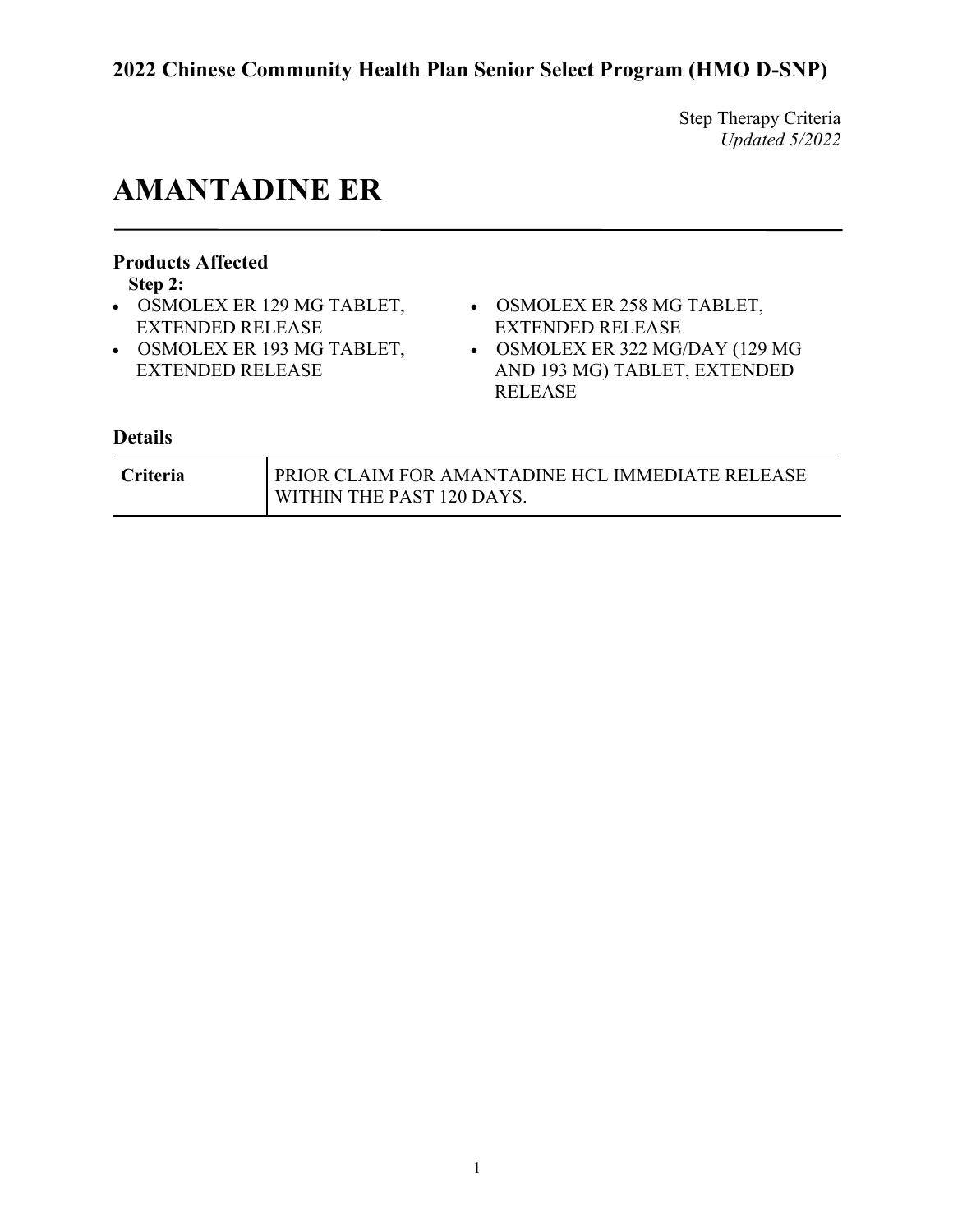Step Therapy Criteria *Updated 5/2022*

# **AMLODIPINE ORAL SUSPENSION**

#### **Products Affected**

**Step 2:**

• KATERZIA 1 MG/ML ORAL SUSPENSION

| <b>Criteria</b> | <b>PRIOR CLAIM FOR GENERIC AMLODIPINE TABLETS WITHIN</b> |
|-----------------|----------------------------------------------------------|
|                 | THE PAST 120 DAYS.                                       |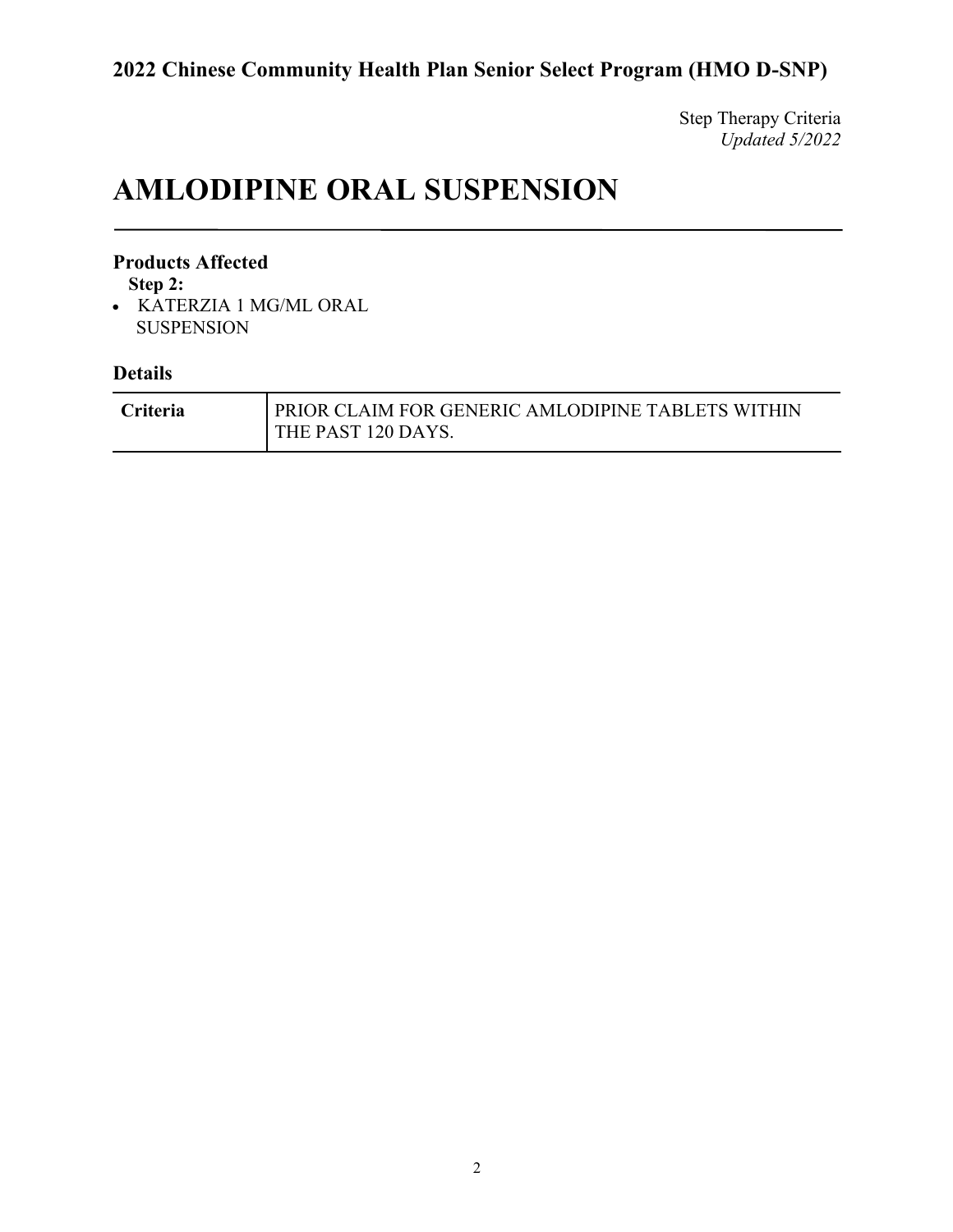Step Therapy Criteria *Updated 5/2022*

# **ANTIDEPRESSANTS**

### **Products Affected**

**Step 2:**

- FETZIMA 120 MG CAPSULE,EXTENDED RELEASE
- FETZIMA 20 MG (2)-40 MG (26) CAPSULE,EXTENDED RELEASE,24 HR,DOSE PACK
- FETZIMA 20 MG
- CAPSULE,EXTENDED RELEASE • FETZIMA 40 MG CAPSULE,EXTENDED RELEASE
- FETZIMA 80 MG CAPSULE,EXTENDED RELEASE

| <b>Criteria</b> | PRIOR CLAIM FOR TRINTELLIX AND VIIBRYD WITHIN THE |
|-----------------|---------------------------------------------------|
|                 | PAST 365 DAYS.                                    |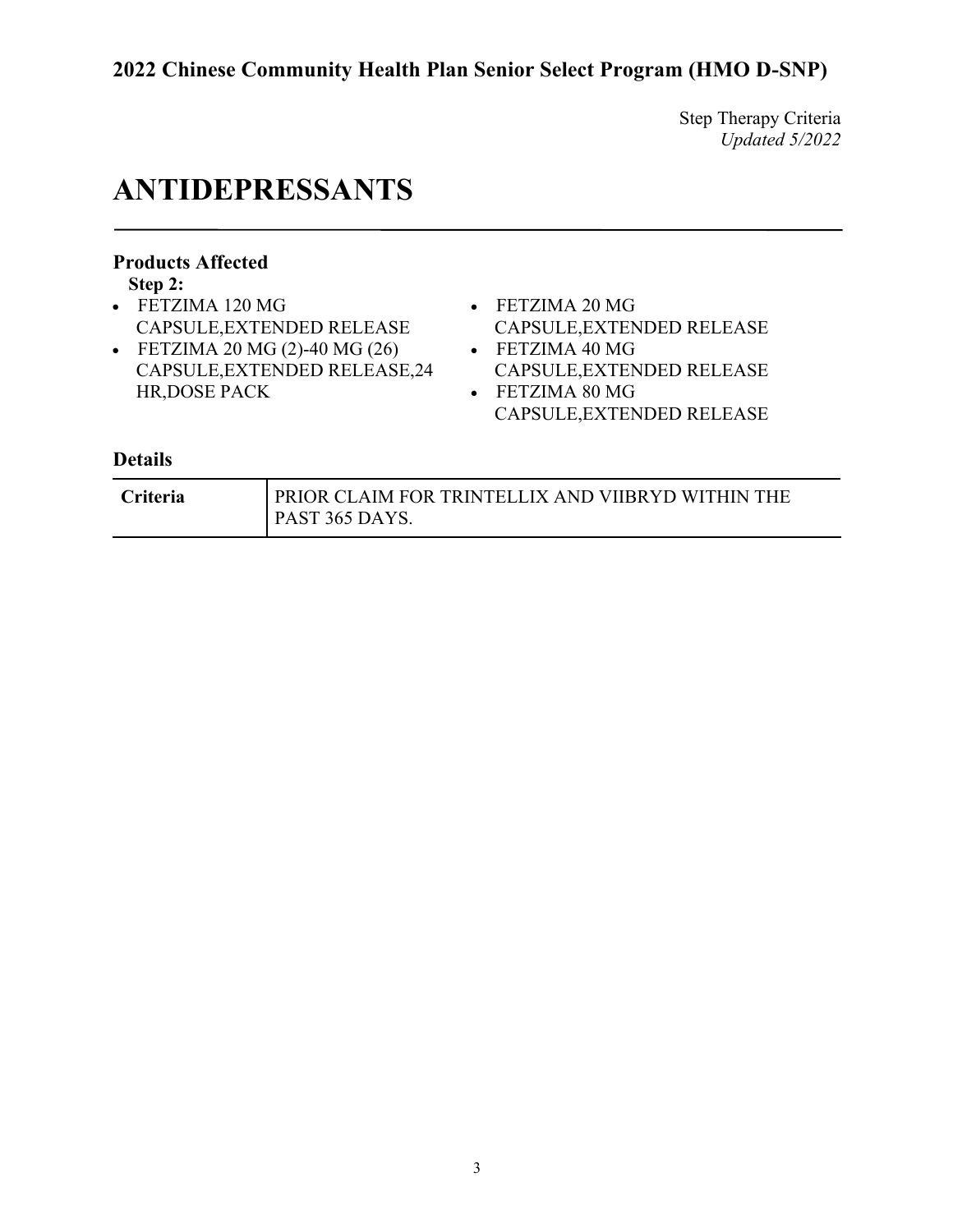Step Therapy Criteria *Updated 5/2022*

# **ANTIGOUT AGENTS**

#### **Products Affected**

**Step 2:**<br>• *febuxostat 40 mg tablet* 

• *febuxostat 40 mg tablet* • *febuxostat 80 mg tablet*

| <b>Criteria</b> | PRIOR CLAIM FOR FORMULARY VERSION OF ALLOPURINOL |
|-----------------|--------------------------------------------------|
|                 | TABLETS WITHIN THE PAST 120 DAYS.                |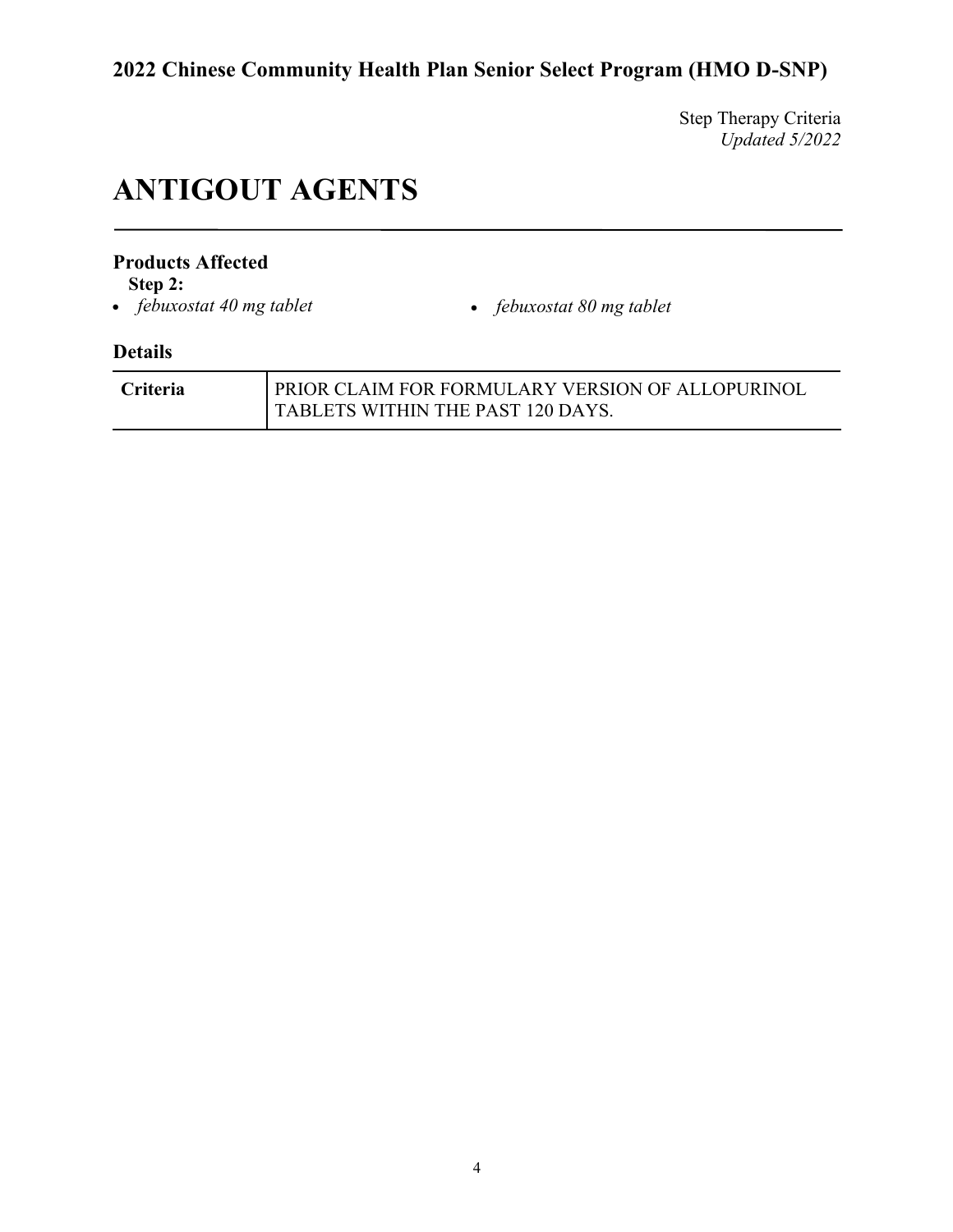Step Therapy Criteria *Updated 5/2022*

# **ANTI-INFLAMMATORY AGENTS - GI**

#### **Products Affected**

**Step 2:**

• DIPENTUM 250 MG CAPSULE

| <b>Criteria</b> | PRIOR CLAIM FOR FORMULARY VERSION OF 1 OF THE<br>FOLLOWING:BALSALAZIDE, MESALAMINE 400 MG               |
|-----------------|---------------------------------------------------------------------------------------------------------|
|                 | CAP(DRTAB), MESALAMINE DR 800 MG TAB, MESALAMINE<br>0.375G ER CAP, OR MESALAMINE 1.2G DR TAB WITHIN THE |
|                 | <b>PAST 120 DAYS</b>                                                                                    |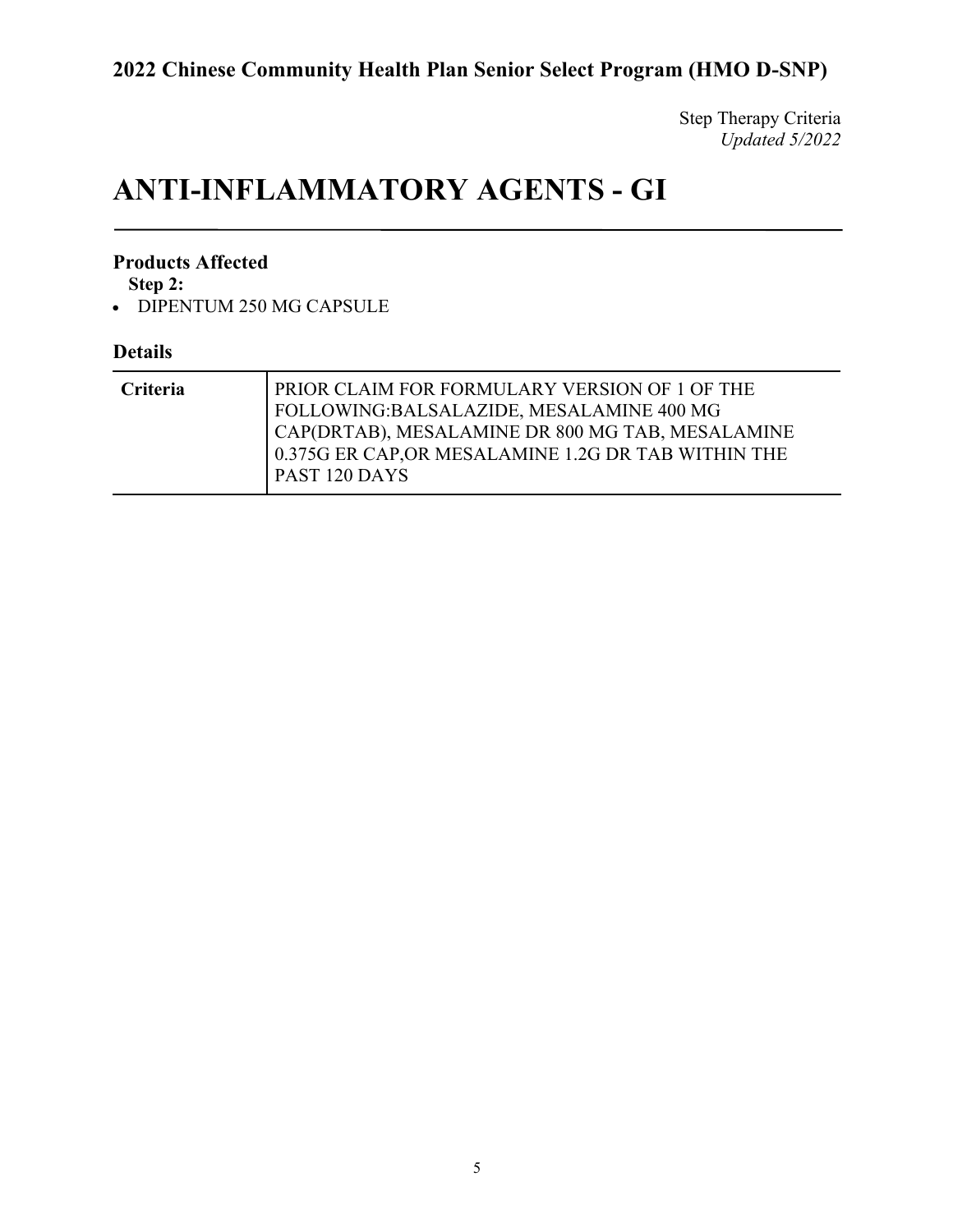Step Therapy Criteria *Updated 5/2022*

# **ANTIPSYCHOTIC AGENTS**

| <b>Products Affected</b>                                                                                                                                                                                                                                                                                                                                                                                                                                                                                                                                          |                                                                                                                                                                                                                                                                                                                                                                                                                                                        |
|-------------------------------------------------------------------------------------------------------------------------------------------------------------------------------------------------------------------------------------------------------------------------------------------------------------------------------------------------------------------------------------------------------------------------------------------------------------------------------------------------------------------------------------------------------------------|--------------------------------------------------------------------------------------------------------------------------------------------------------------------------------------------------------------------------------------------------------------------------------------------------------------------------------------------------------------------------------------------------------------------------------------------------------|
| Step 2:                                                                                                                                                                                                                                                                                                                                                                                                                                                                                                                                                           |                                                                                                                                                                                                                                                                                                                                                                                                                                                        |
| aripiprazole 10 mg disintegrating tablet<br>aripiprazole 15 mg disintegrating tablet<br>CAPLYTA 42 MG CAPSULE<br>clozapine 100 mg disintegrating tablet<br>clozapine 12.5 mg disintegrating tablet<br>clozapine 150 mg disintegrating tablet<br>clozapine 200 mg disintegrating tablet<br>clozapine 25 mg disintegrating tablet<br><b>FANAPT 1 MG TABLET</b><br><b>FANAPT 10 MG TABLET</b><br><b>FANAPT 12 MG TABLET</b><br>FANAPT 1MG(2)-2 MG(2)-4MG(2)-6<br>$\bullet$<br>MG(2) TABLETS IN A DOSE PACK<br><b>FANAPT 2 MG TABLET</b><br><b>FANAPT 4 MG TABLET</b> | <b>FANAPT 8 MG TABLET</b><br>SECUADO 3.8 MG/24 HOUR<br><b>TRANSDERMAL 24 HOUR PATCH</b><br>SECUADO 5.7 MG/24 HOUR<br>TRANSDERMAL 24 HOUR PATCH<br>SECUADO 7.6 MG/24 HOUR<br><b>TRANSDERMAL 24 HOUR PATCH</b><br><b>VERSACLOZ 50 MG/ML ORAL</b><br><b>SUSPENSION</b><br>VRAYLAR 1.5 MG (1)-3 MG (6)<br><b>CAPSULES IN A DOSE PACK</b><br><b>VRAYLAR 1.5 MG CAPSULE</b><br><b>VRAYLAR 3 MG CAPSULE</b><br>VRAYLAR 4.5 MG CAPSULE<br>VRAYLAR 6 MG CAPSULE |
| <b>FANAPT 6 MG TABLET</b>                                                                                                                                                                                                                                                                                                                                                                                                                                                                                                                                         |                                                                                                                                                                                                                                                                                                                                                                                                                                                        |
| <b>Details</b>                                                                                                                                                                                                                                                                                                                                                                                                                                                                                                                                                    |                                                                                                                                                                                                                                                                                                                                                                                                                                                        |
| Criteria                                                                                                                                                                                                                                                                                                                                                                                                                                                                                                                                                          | PRIOR CLAIM FOR LATUDA OR ONE FORMULARY ORAL                                                                                                                                                                                                                                                                                                                                                                                                           |

| <b>Criteria</b> | PRIOR CLAIM FOR LATUDA OR ONE FORMULARY ORAL<br>ANTIPSYCHOTIC: RISPERIDONE, CLOZAPINE TABLET,<br>OLANZAPINE, IMMEDIATE RELEASE QUETIAPINE FUMARATE, |
|-----------------|-----------------------------------------------------------------------------------------------------------------------------------------------------|
|                 | ZIPRASIDONE, ARIPIPRAZOLE, ASENAPINE, PALIPERIDONE                                                                                                  |
|                 | WITHIN THE PAST 365 DAYS                                                                                                                            |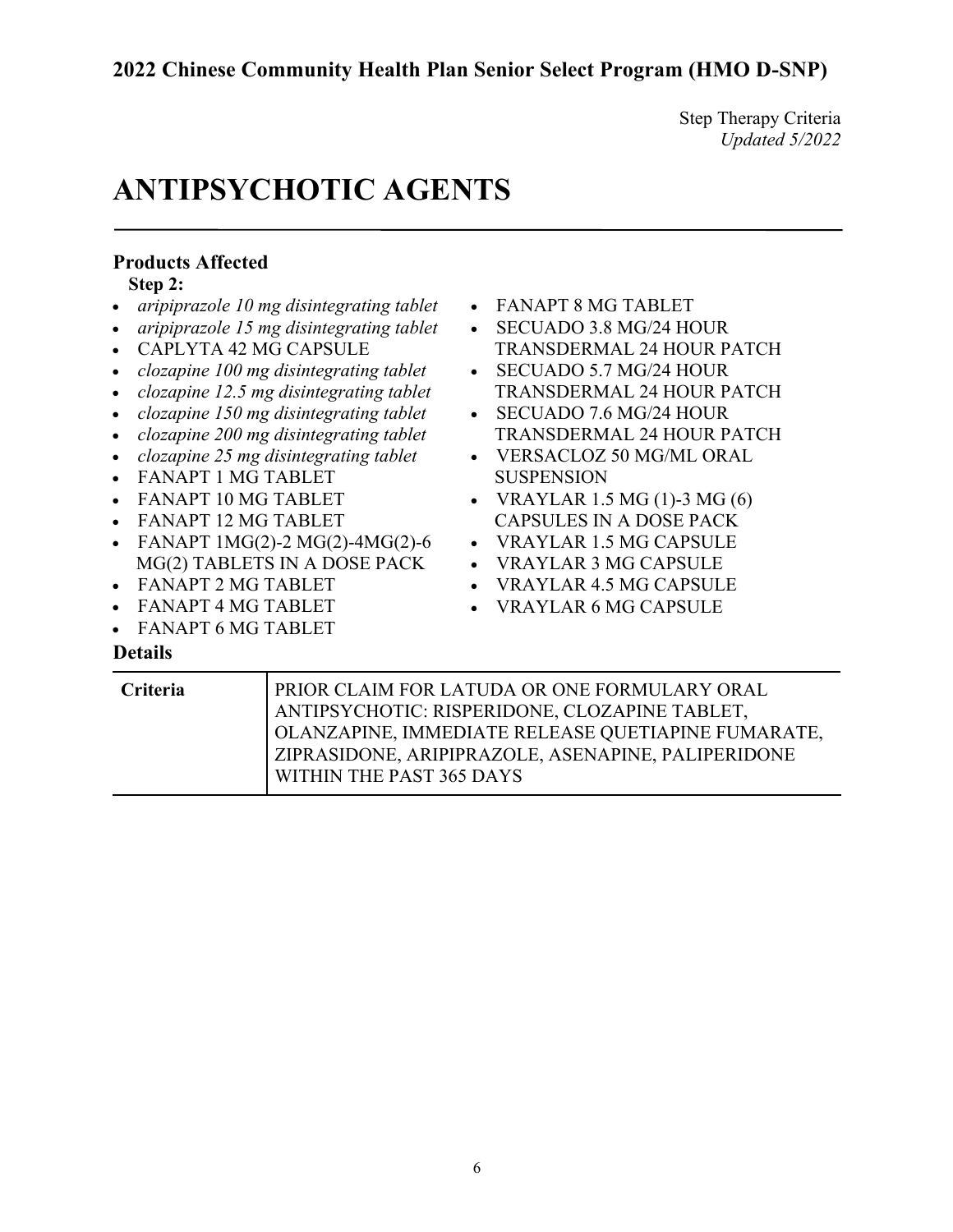Step Therapy Criteria *Updated 5/2022*

# **ANTIPSYCHOTIC AGENTS II**

#### **Products Affected**

**Step 2:**

- REXULTI 0.25 MG TABLET
- REXULTI 0.5 MG TABLET
- REXULTI 1 MG TABLET
- REXULTI 2 MG TABLET
	- REXULTI 3 MG TABLET
	- REXULTI 4 MG TABLET

| Criteria | PRIOR CLAIM FOR LATUDA AND ONE FORMULARY ORAL<br>ATYPICAL ANTIPSYCHOTICS (RISPERIDONE, CLOZAPINE,<br>  OLANZAPINE, QUETIAPINE, ARIPIPRAZOLE, ZIPRASIDONE, |
|----------|-----------------------------------------------------------------------------------------------------------------------------------------------------------|
|          | ASENAPINE OR PALIPERIDONE) OR SSRI (CITALOPRAM,                                                                                                           |
|          | ESCITALOPRAM, FLUOXETINE, PAROXETINE OR SERTRALINE)                                                                                                       |
|          | OR SNRI (DESVENLAFAXINE, DULOXETINE OR VENLAFAXINE)                                                                                                       |
|          | WITHIN THE PAST 365 DAYS                                                                                                                                  |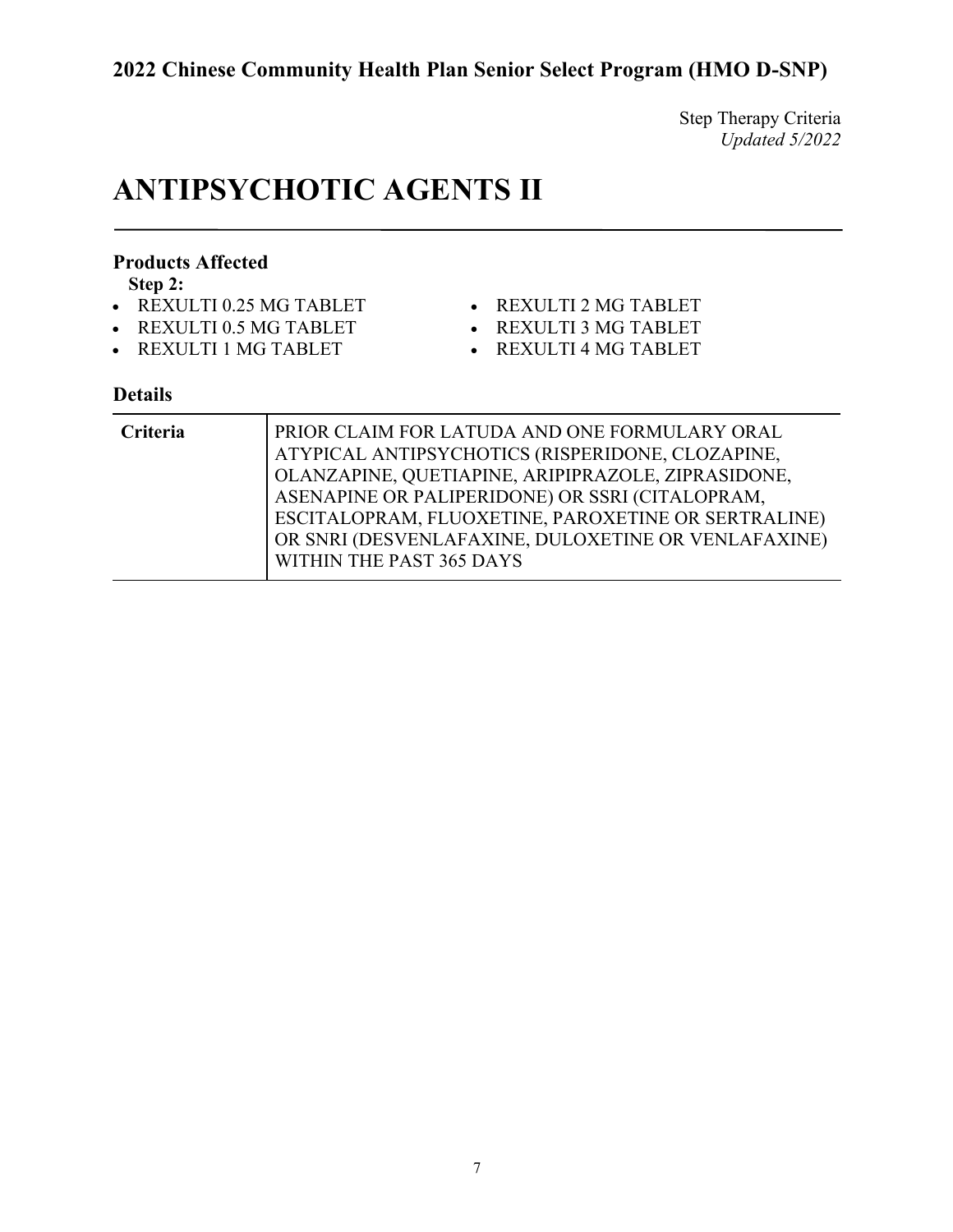Step Therapy Criteria *Updated 5/2022*

# **ANTIULCER AGENTS**

### **Products Affected**

**Step 2:**

- *omeprazole 20 mg-sodium bicarbonate 1.1 omeprazole 40 mg-sodium bicarbonate 1.1 gram capsule*
- *gram capsule*

| <b>Criteria</b> | PRIOR CLAIM FOR GENERIC FEDERAL LEGEND FORMULARY<br>VERSION OF ORAL LANSOPRAZOLE CAPSULES. |
|-----------------|--------------------------------------------------------------------------------------------|
|                 | ESOMEPRAZOLE MAG, RABEPRAZOLE, OMEPRAZOLE, OR<br>PANTOPRAZOLE WITHIN THE PAST 120 DAYS.    |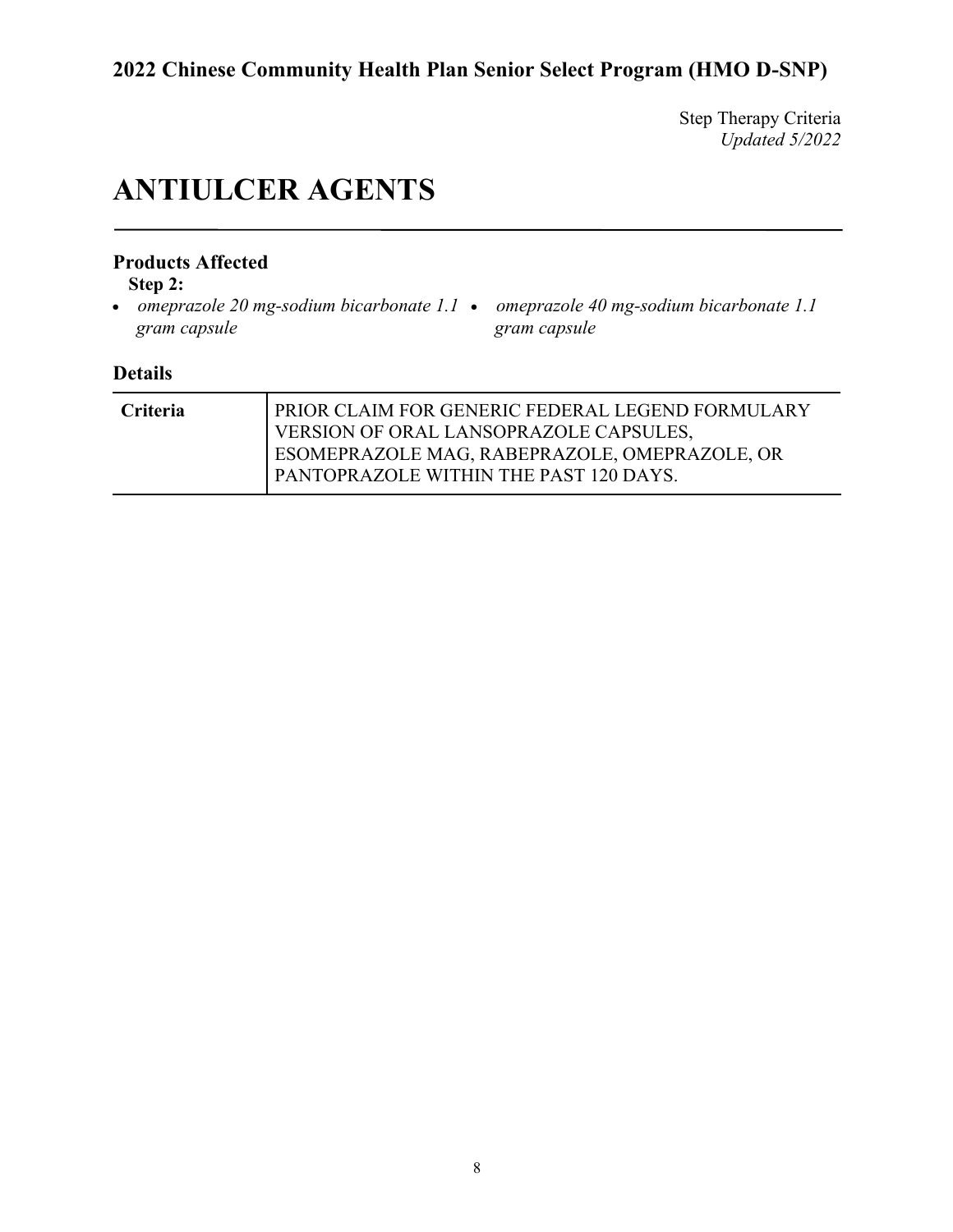Step Therapy Criteria *Updated 5/2022*

# **B VERSUS D ADMINISTRATIVE STEP**

| <b>Products Affected</b><br>Step 2:<br>• CYCLOPHOSPHAMIDE 25 MG<br><b>CAPSULE</b><br>• cyclophosphamide $25$ mg tablet<br>• CYCLOPHOSPHAMIDE 50 MG<br><b>CAPSULE</b><br><b>Details</b> | cyclophosphamide 50 mg tablet<br>methotrexate sodium 2.5 mg tablet<br>XATMEP 2.5 MG/ML ORAL<br>$\bullet$<br><b>SOLUTION</b>                                                                                                                                                                                            |
|----------------------------------------------------------------------------------------------------------------------------------------------------------------------------------------|------------------------------------------------------------------------------------------------------------------------------------------------------------------------------------------------------------------------------------------------------------------------------------------------------------------------|
| Criteria                                                                                                                                                                               | IN ORDER TO ASSIST IN A PART B VS. D PAYMENT<br>DETERMINATION, A PRIOR CLAIM SEEN FOR A RHEUMATOID<br>ARTHRITIS, PSORIASIS OR ACTIVE POLYARTICULAR JUVENILE<br>IDIOPATHIC ARTHRITIS DRUG WITHIN THE PAST 120 DAYS<br>WILL QUALIFY FOR PART D PAYMENT. ALL OTHER<br><b>INDICATIONS WILL HAVE A PART B VS. D PAYMENT</b> |

DETERMINATION MADE THROUGH THE FORMULARY

EXCEPTION PROCESS PRIOR TO THE APPROVAL OF THE DRUG.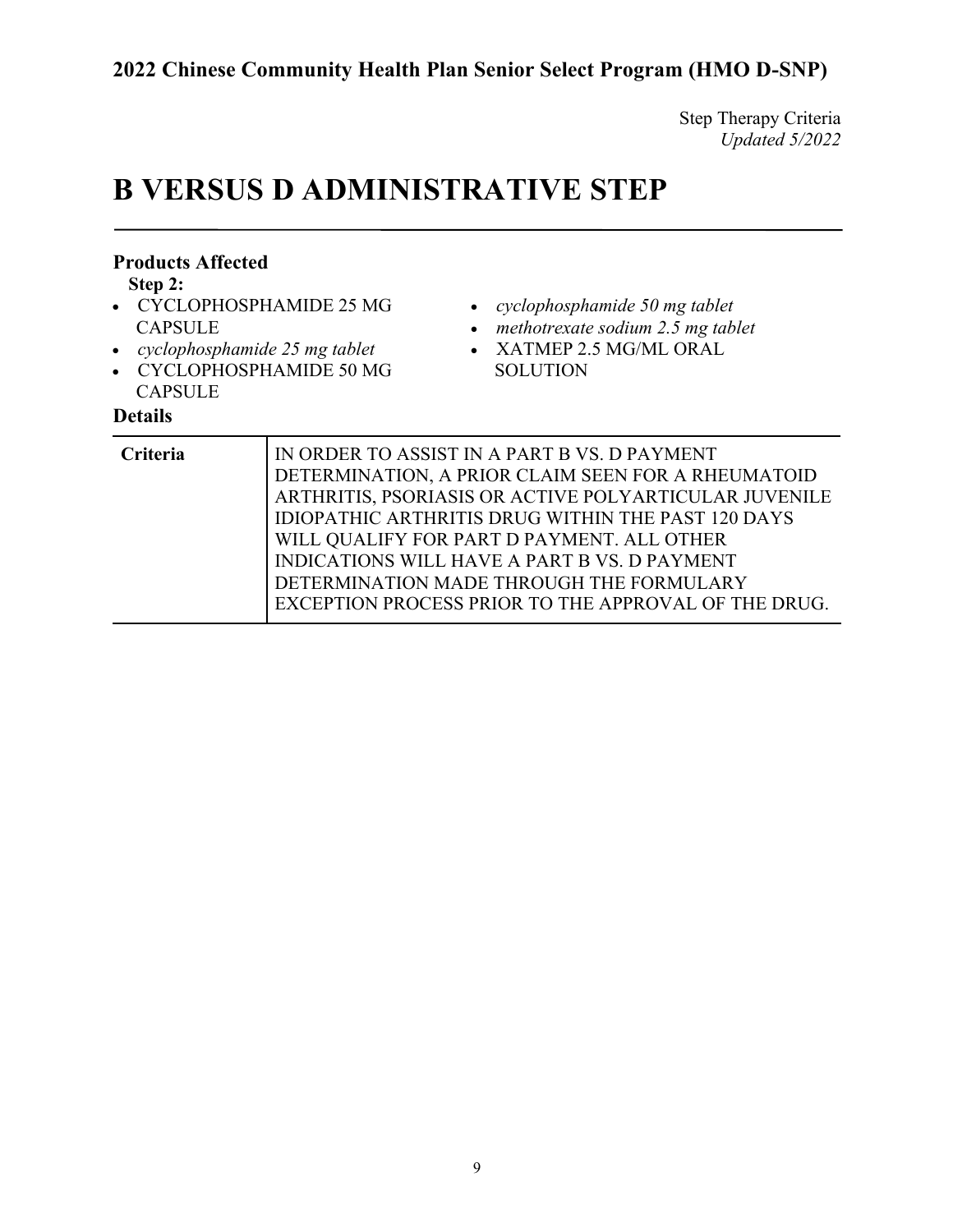Step Therapy Criteria *Updated 5/2022*

# **DULOXETINE SPRINKLE**

### **Products Affected**

**Step 2:**

- DRIZALMA SPRINKLE 20 MG CAPSULE,DELAYED RELEASE
- DRIZALMA SPRINKLE 30 MG CAPSULE,DELAYED RELEASE
- DRIZALMA SPRINKLE 40 MG CAPSULE,DELAYED RELEASE
- DRIZALMA SPRINKLE 60 MG CAPSULE,DELAYED RELEASE

| <b>Criteria</b> | PRIOR CLAIM FOR FORMULARY GENERIC DULOXETINE |
|-----------------|----------------------------------------------|
|                 | CAPSULE WITHIN THE PAST 120 DAYS.            |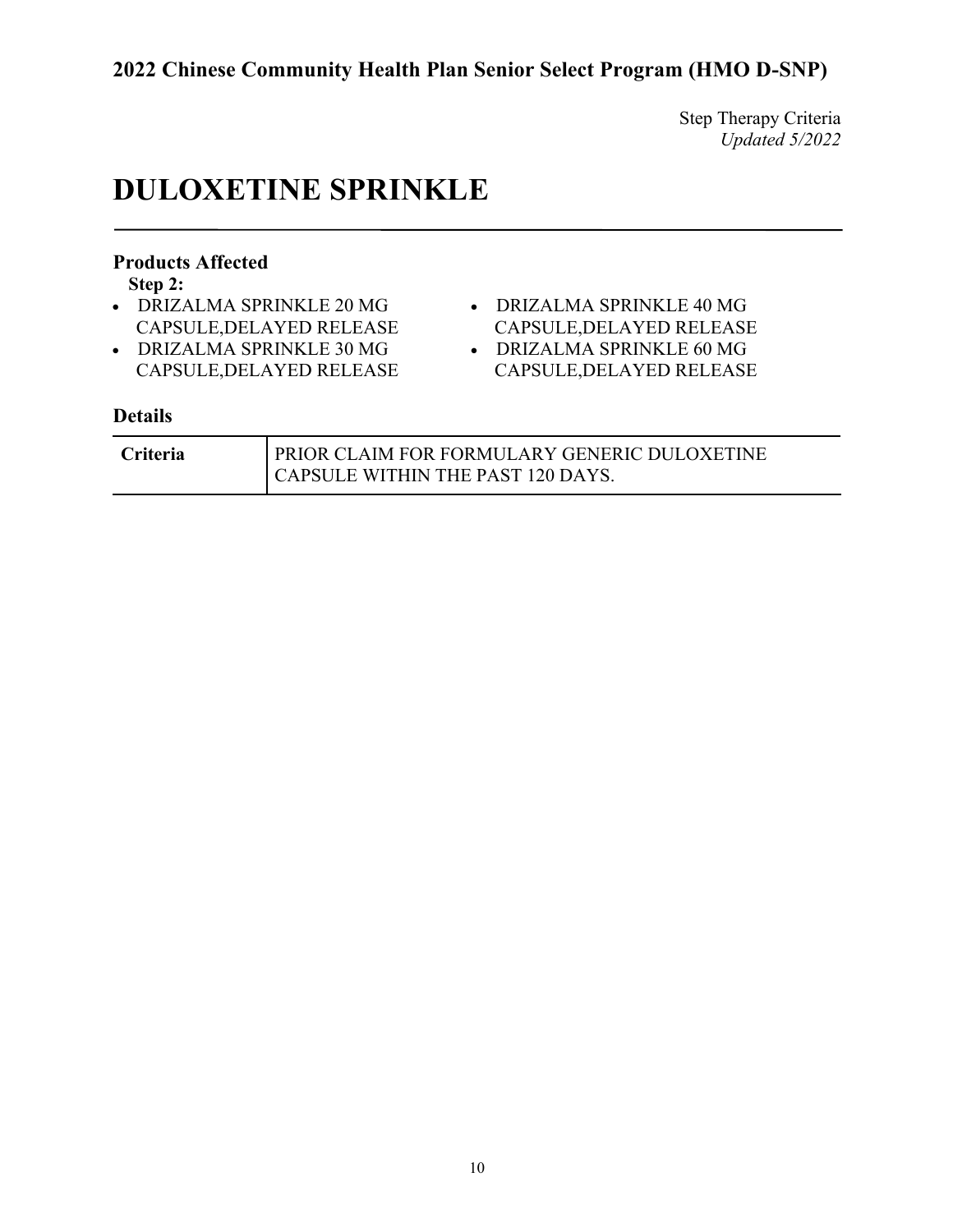Step Therapy Criteria *Updated 5/2022*

# **ENALAPRIL ORAL SOLUTION**

#### **Products Affected**

**Step 2:**

• *enalapril maleate 1 mg/ml oral solution*

| <b>Criteria</b> | <b>PRIOR CLAIM FOR GENERIC ENALAPRIL ORAL TABLETS</b> |
|-----------------|-------------------------------------------------------|
|                 | <b>I WITHIN THE PAST 120 DAYS.</b>                    |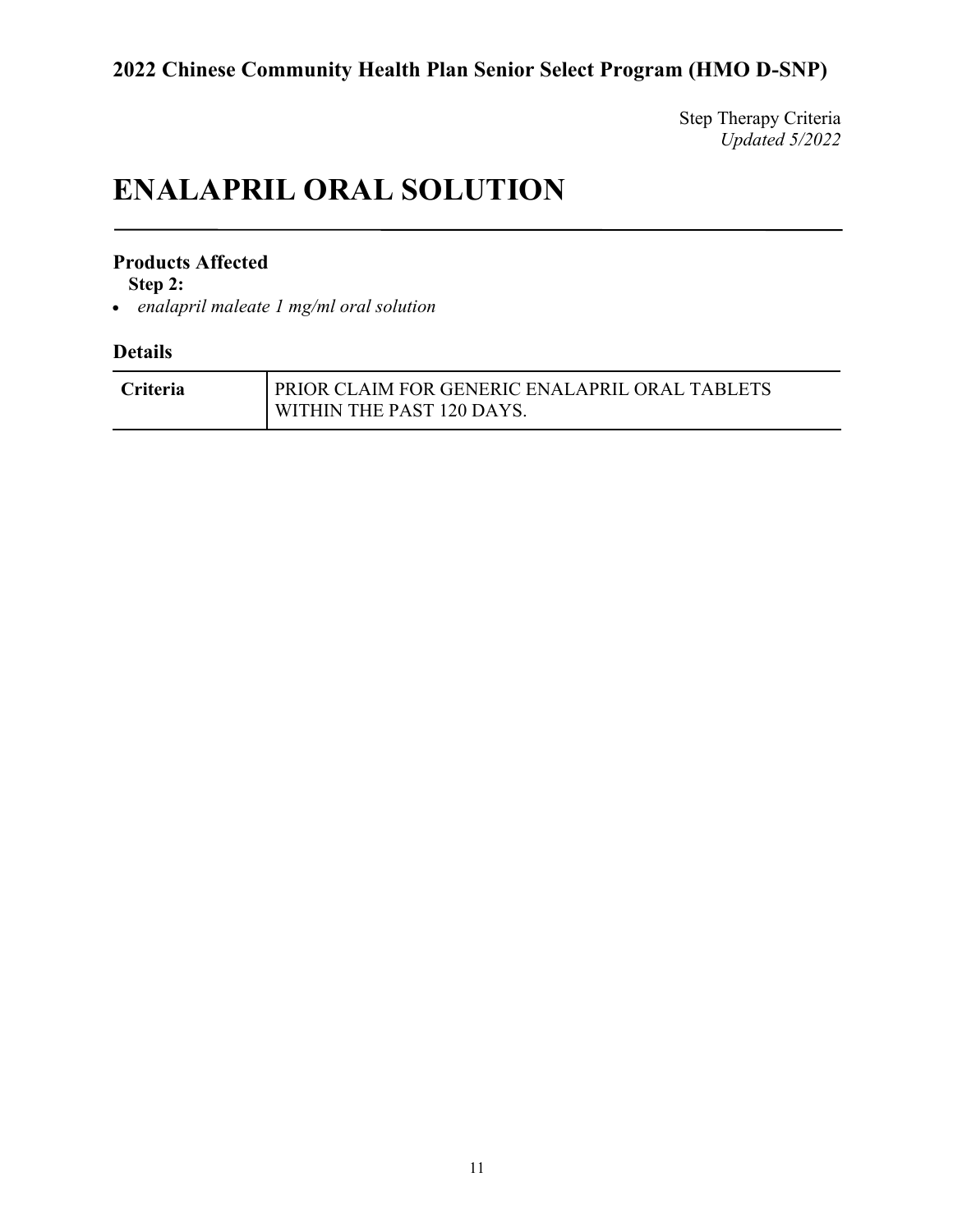Step Therapy Criteria *Updated 5/2022*

# **LISINOPRIL ORAL SOLUTION**

### **Products Affected**

**Step 2:**

• QBRELIS 1 MG/ML ORAL SOLUTION

| <b>Criteria</b> | PRIOR CLAIM FOR GENERIC LISINOPRIL WITHIN THE PAST 120<br>DAYS. |
|-----------------|-----------------------------------------------------------------|
|                 |                                                                 |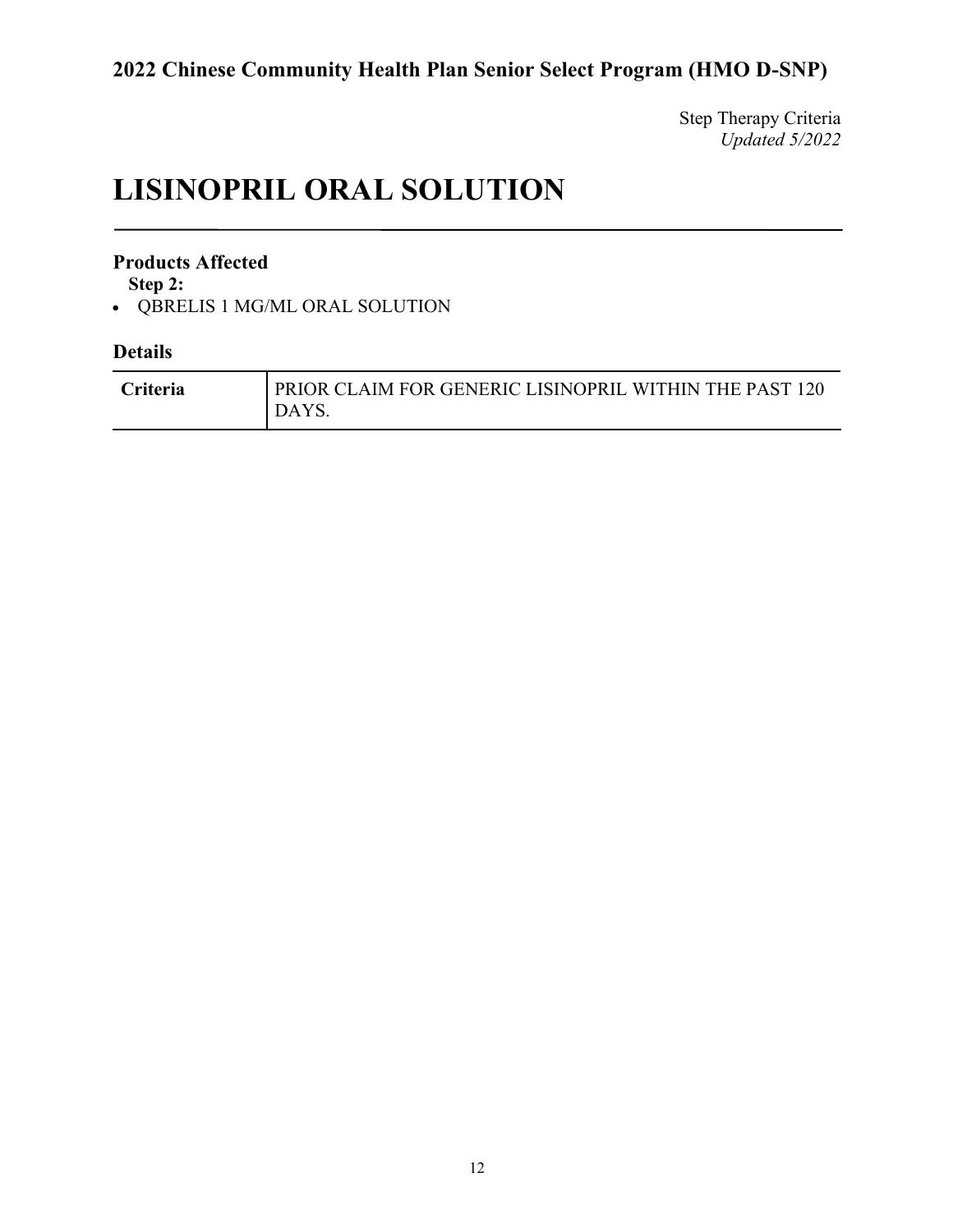Step Therapy Criteria *Updated 5/2022*

# **MEMANTINE - DONEPEZIL**

| <b>Products Affected</b> |                                |           |                                                    |
|--------------------------|--------------------------------|-----------|----------------------------------------------------|
| Step 2:                  |                                |           |                                                    |
|                          | • NAMZARIC 14 MG-10 MG CAPSULE |           | • NAMZARIC 7 MG-10 MG CAPSULE                      |
|                          | SPRINKLE, EXTENDED RELEASE     |           | SPRINKLE, EXTENDED RELEASE                         |
|                          | • NAMZARIC 21 MG-10 MG CAPSULE | $\bullet$ | NAMZARIC 7/14/21/28 MG-10 MG                       |
|                          | SPRINKLE, EXTENDED RELEASE     |           | CAPSULE, SPRINKLE, EXTEND                          |
|                          | • NAMZARIC 28 MG-10 MG CAPSULE |           | <b>RELEASE, DOSE PACK</b>                          |
|                          | SPRINKLE, EXTENDED RELEASE     |           |                                                    |
| <b>Details</b>           |                                |           |                                                    |
| Criteria                 |                                |           | PRIOR CLAIM FOR GENERIC DONEPEZIL AND MEMANTINE IR |
|                          | IN THE PAST 365 DAYS           |           |                                                    |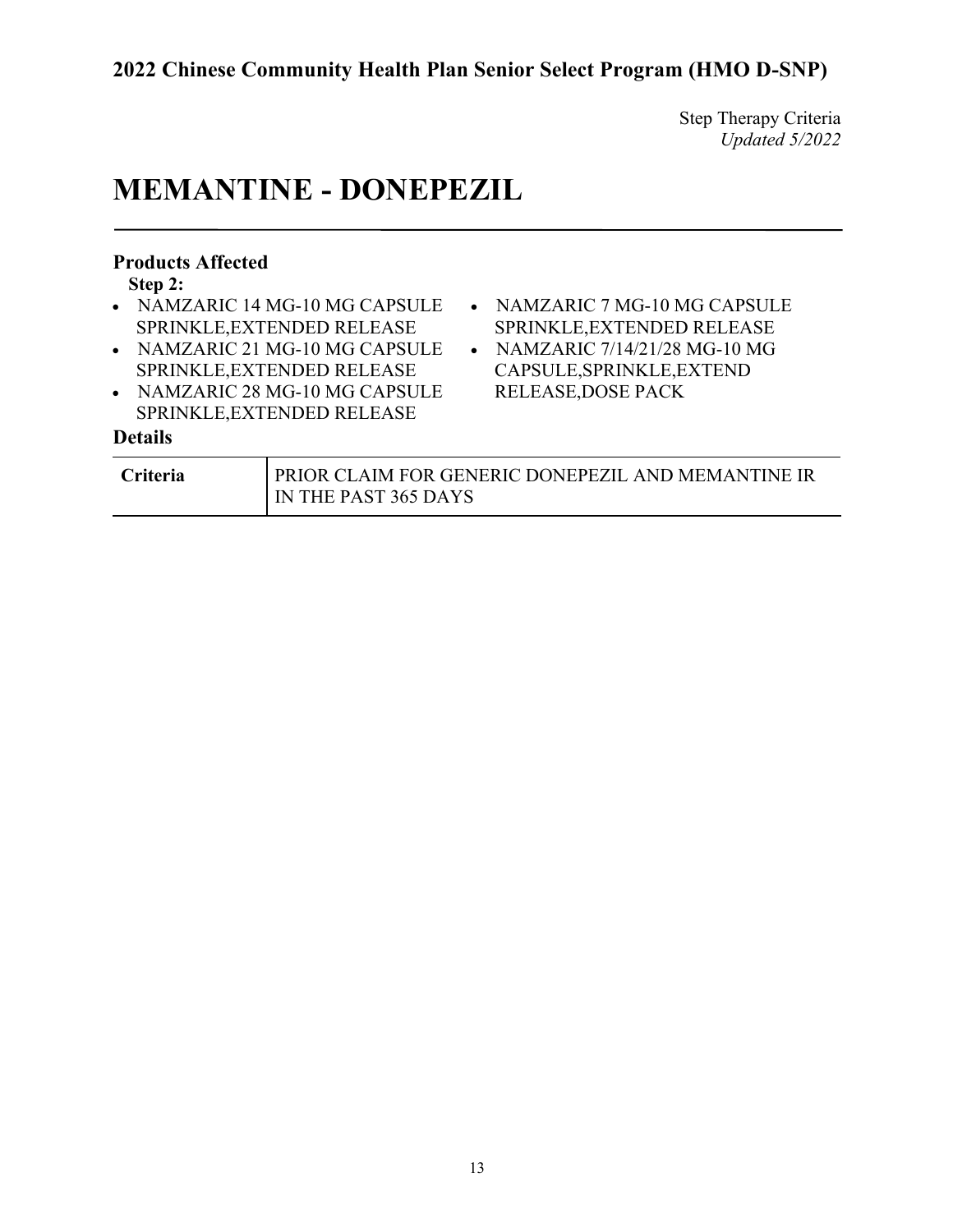Step Therapy Criteria *Updated 5/2022*

# **MEMANTINE ER**

## **Products Affected**

**Step 2:**

- *memantine 14 mg capsule sprinkle,extended release 24hr*
- *memantine 21 mg capsule sprinkle,extended release 24hr*
- *memantine 28 mg capsule sprinkle,extended release 24hr*
- *memantine 7 mg capsule sprinkle,extended release 24hr*

| <b>Criteria</b> | PRIOR CLAIM FOR FORMULARY VERSION OF MEMANTINE IR |
|-----------------|---------------------------------------------------|
|                 | WITHIN THE PAST 120 DAYS                          |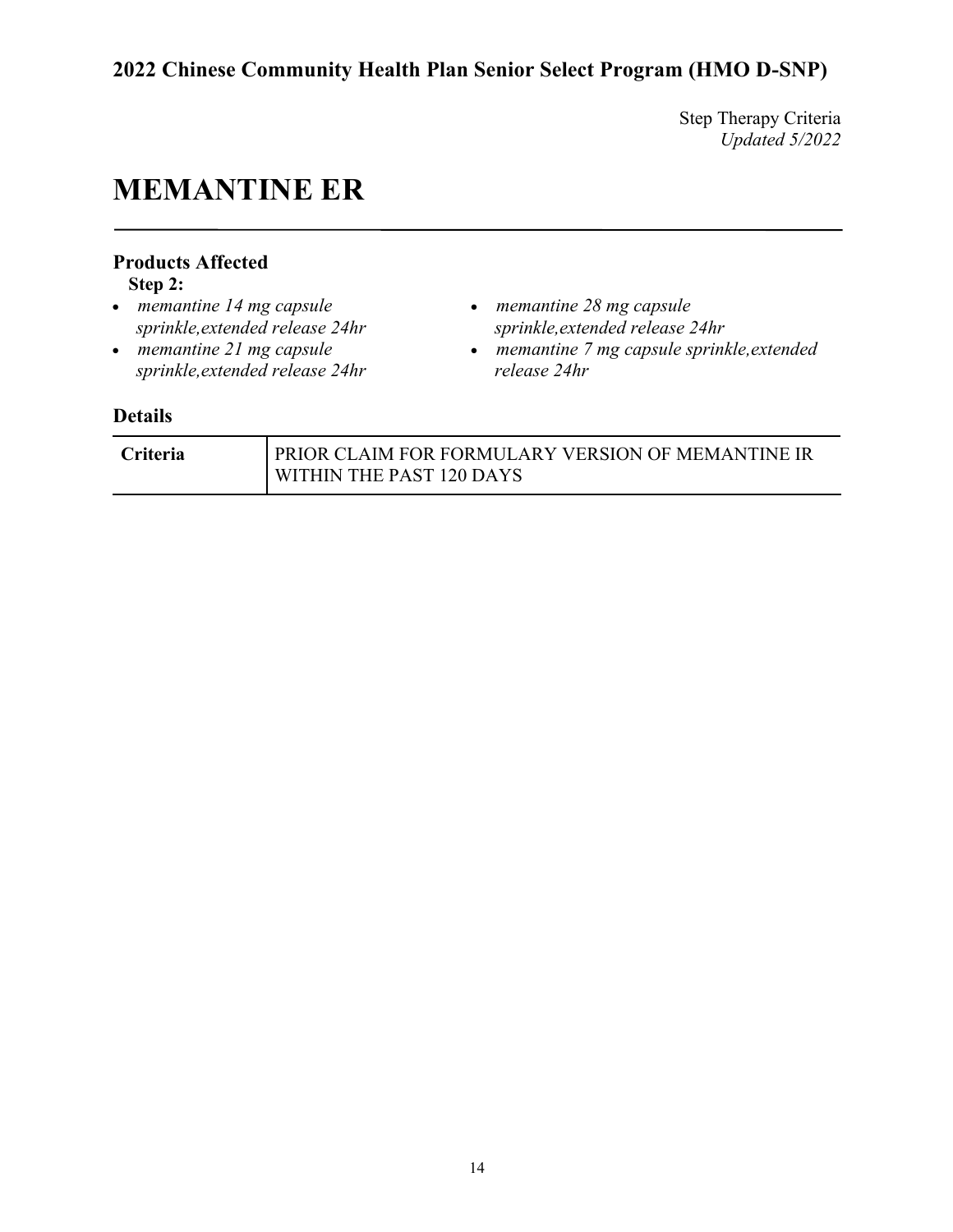Step Therapy Criteria *Updated 5/2022*

# **NASAL CORTICOSTEROIDS II**

### **Products Affected**

**Step 2:**

• XHANCE 93 MCG/ACTUATION BREATH ACTIVATED AEROSOL

| Criteria | <b>PRIOR CLAIM FOR A FEDERAL LEGEND FORMULARY VERSION</b> |
|----------|-----------------------------------------------------------|
|          | OF MOMETASONE NASAL SPRAY WITHIN THE PAST 120 DAYS        |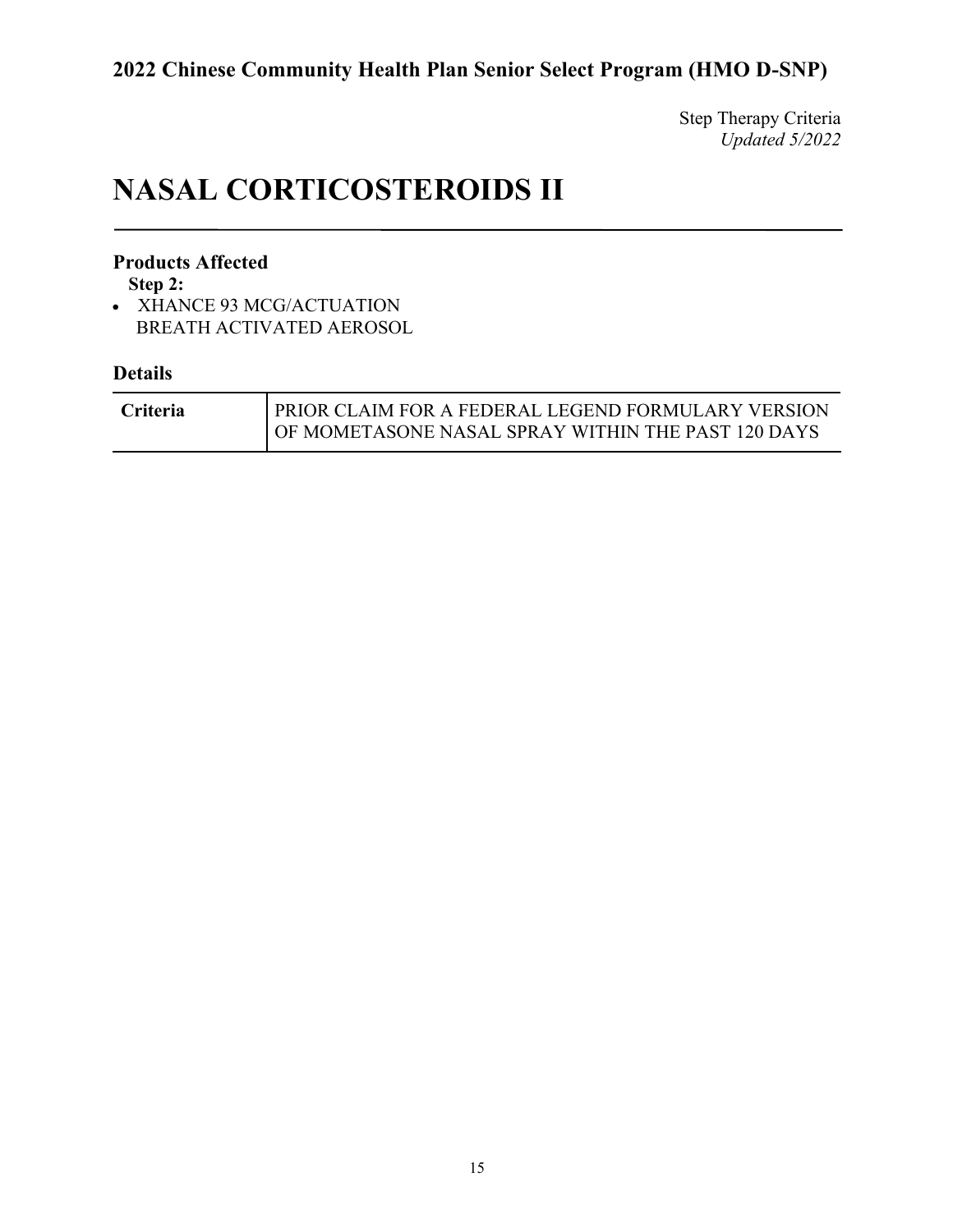Step Therapy Criteria *Updated 5/2022*

# **OPHTHALMIC ALLERGY - OTC**

| <b>Products Affected</b><br>Step 2:<br>$\bullet$ ALREX 0.2 % EYE<br>DROPS, SUSPENSION<br><b>Details</b> | • bepotastine besilate $1.5\%$ eye drops                                                                                                                                                                                                                                                                                                                 |
|---------------------------------------------------------------------------------------------------------|----------------------------------------------------------------------------------------------------------------------------------------------------------------------------------------------------------------------------------------------------------------------------------------------------------------------------------------------------------|
| Criteria                                                                                                | PRIOR CLAIM FOR ONE OF THE FOLLOWING: OTC<br>LORATADINE, OTC LORATADINE D, OTC CETIRIZINE, OTC<br>CETIRIZINE D, OTC FEXOFENADINE, OTC FEXOFENADINE D,<br>OTC LEVOCETIRIZINE, OTC OLOPATADINE, OTC GENERIC<br>KETOTIFEN EYE DROPS 0.025%, LEVOCETIRIZINE, CROMOLYN<br>SODIUM, EPINASTINE, OR FORMULARY OLOPATADINE EYE<br>DROPS WITHIN THE PAST 120 DAYS. |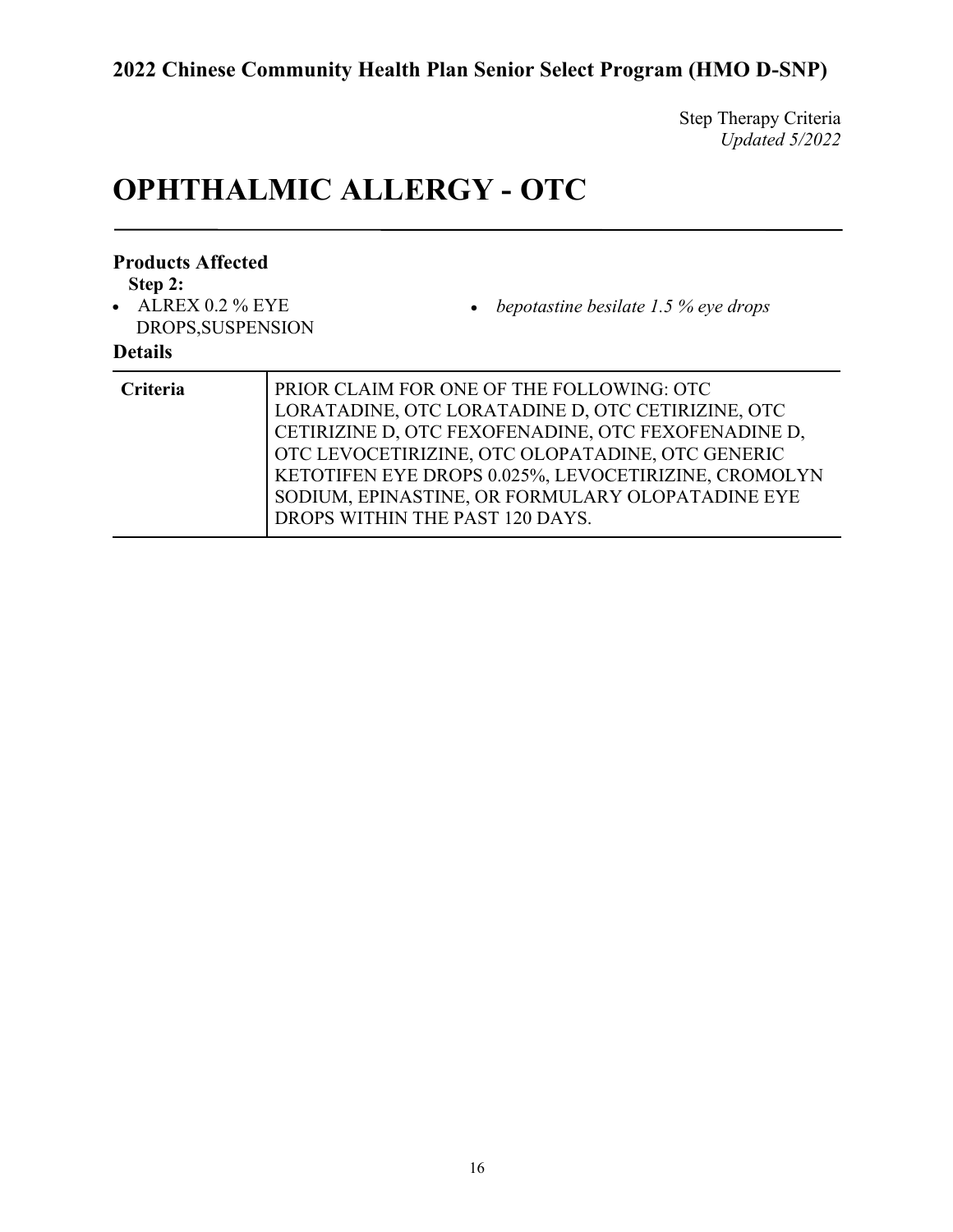Step Therapy Criteria *Updated 5/2022*

# **OPHTHALMIC PROSTAGLANDINS**

#### **Products Affected**

**Step 2:**

• XELPROS 0.005 % EYE DROP EMULSION

| <b>Criteria</b> | PRIOR CLAIM FOR FORMULARY VERSION OF LATANOPROST<br>(GENERIC XALATAN) OR TRAVOPROST AND ONE OF THE<br>FOLLOWING: ALPHAGAN P 0.1%, FORMULARY VERSION OF<br>BRINZOLAMIDE (AZOPT), COMBIGAN, LUMIGAN 0.01%, |
|-----------------|----------------------------------------------------------------------------------------------------------------------------------------------------------------------------------------------------------|
|                 | SIMBRINZA OR ROCKLATAN WITHIN THE PAST 365 DAYS.                                                                                                                                                         |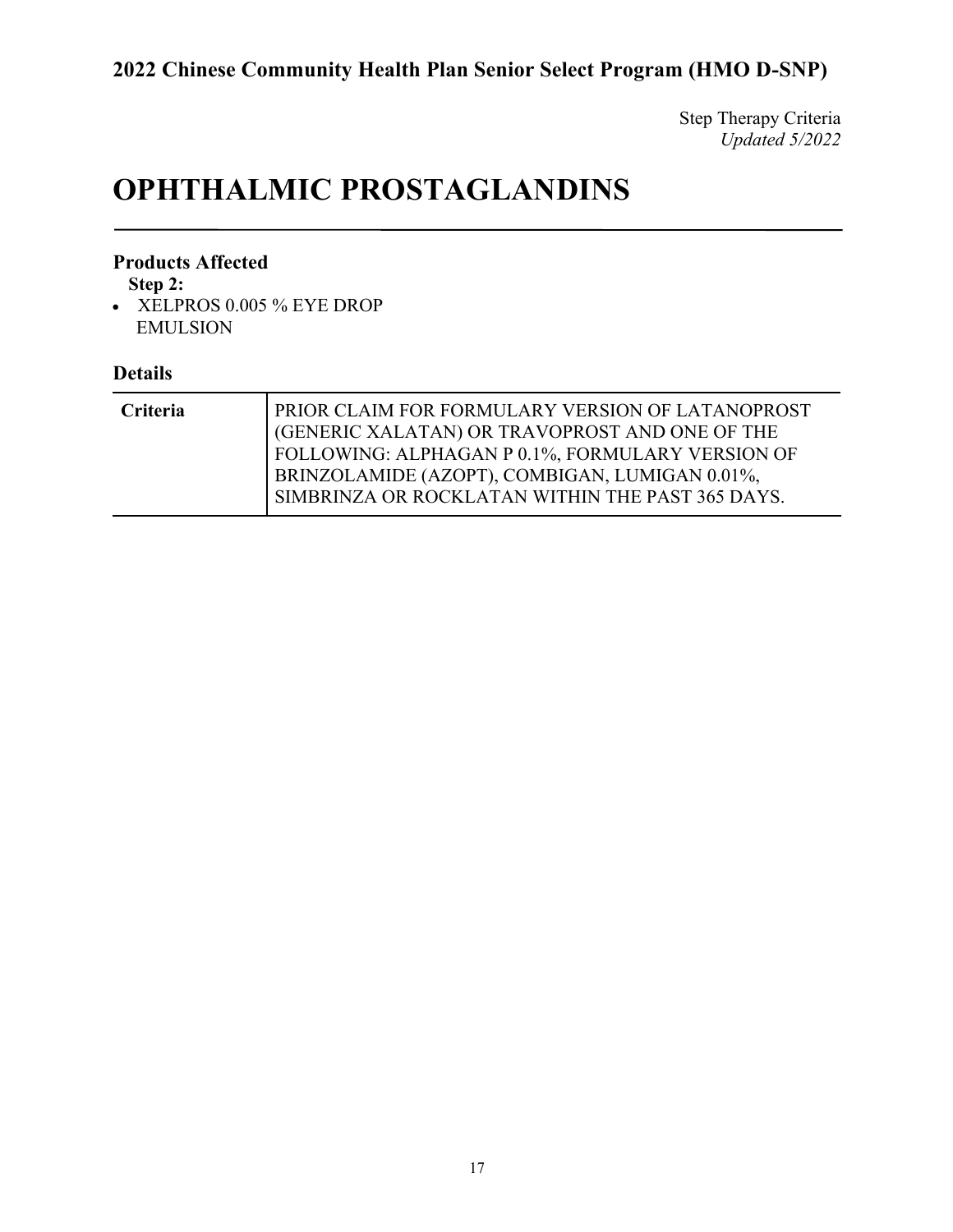Step Therapy Criteria *Updated 5/2022*

# **ROSUVASTATIN SPRINKLE**

| <b>Products Affected</b><br>Step 2:<br>• EZALLOR SPRINKLE 10 MG<br><b>CAPSULE</b><br>• EZALLOR SPRINKLE 20 MG<br><b>CAPSULE</b><br><b>Details</b> |                              | • EZALLOR SPRINKLE 40 MG<br><b>CAPSULE</b><br>$\bullet$ EZALLOR SPRINKLE 5 MG CAPSULE |
|---------------------------------------------------------------------------------------------------------------------------------------------------|------------------------------|---------------------------------------------------------------------------------------|
| Criteria                                                                                                                                          | TABLET IN THE PAST 120 DAYS. | PRIOR CLAIM FOR FORMULARY VERSION OF ROSUVASTATIN                                     |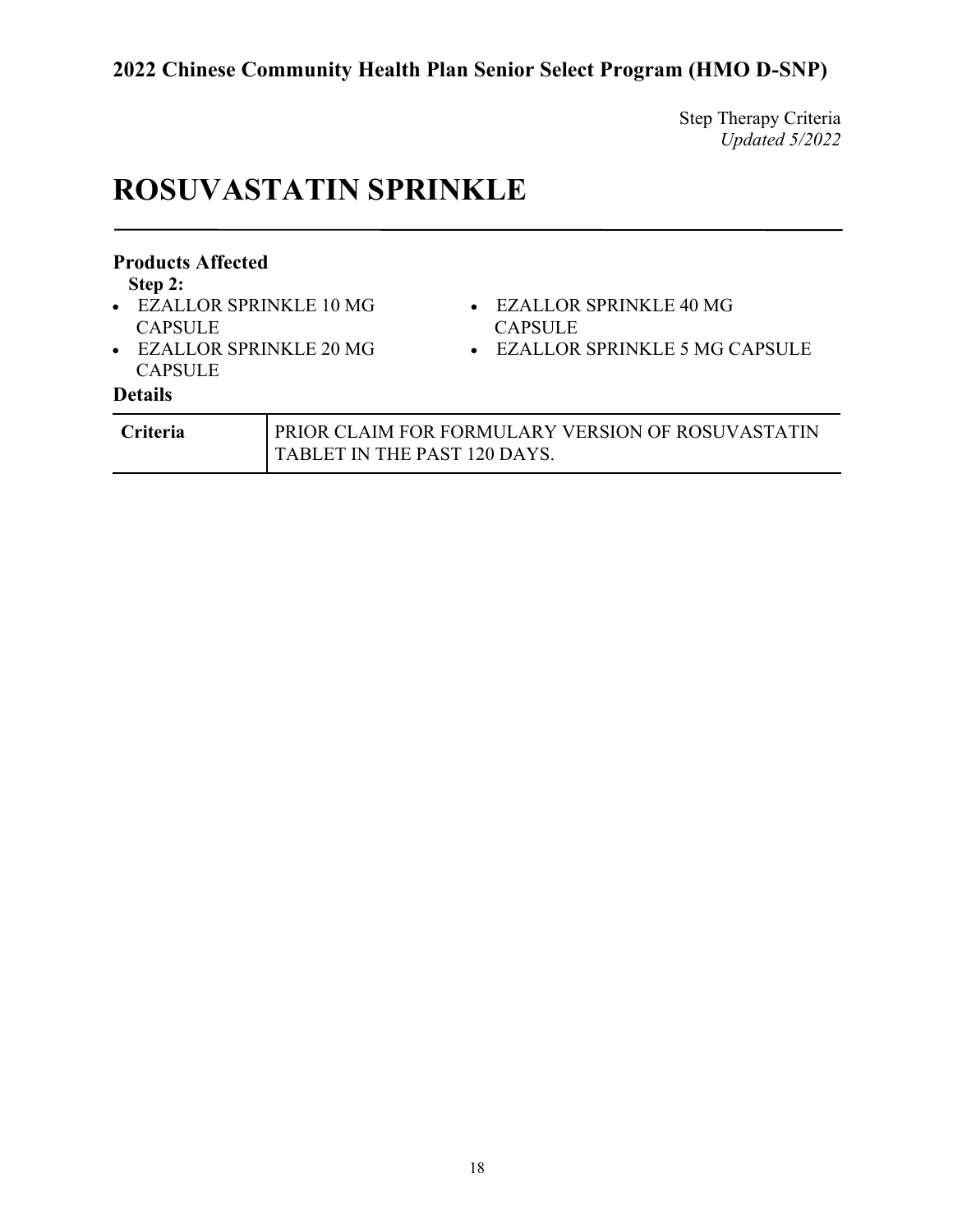Step Therapy Criteria *Updated 5/2022*

# **SELEGILINE PATCH**

| <b>Products Affected</b><br>Step 2:<br>$\bullet$ EMSAM 12 MG/24 HR<br>24 HOUR PATCH<br><b>Details</b> | • EMSAM 9 MG/24 HR TRANSDERMAL<br><b>TRANSDERMAL 24 HOUR PATCH</b><br>24 HOUR PATCH<br>• EMSAM 6 MG/24 HR TRANSDERMAL                                                                                                                 |
|-------------------------------------------------------------------------------------------------------|---------------------------------------------------------------------------------------------------------------------------------------------------------------------------------------------------------------------------------------|
| Criteria                                                                                              | PRIOR CLAIM OF FORMULARY ORAL VERSION OF SSRI<br>(CITALOPRAM, ESCITALOPRAM, FLUOXETINE, PAROXETINE<br>OR SERTRALINE), SNRI (DESVENLAFAXINE, DULOXETINE OR<br>VENLAFAXINE), MIRTAZAPINE, OR BUPROPION IR/SR/XL IN<br>THE PAST 120 DAYS |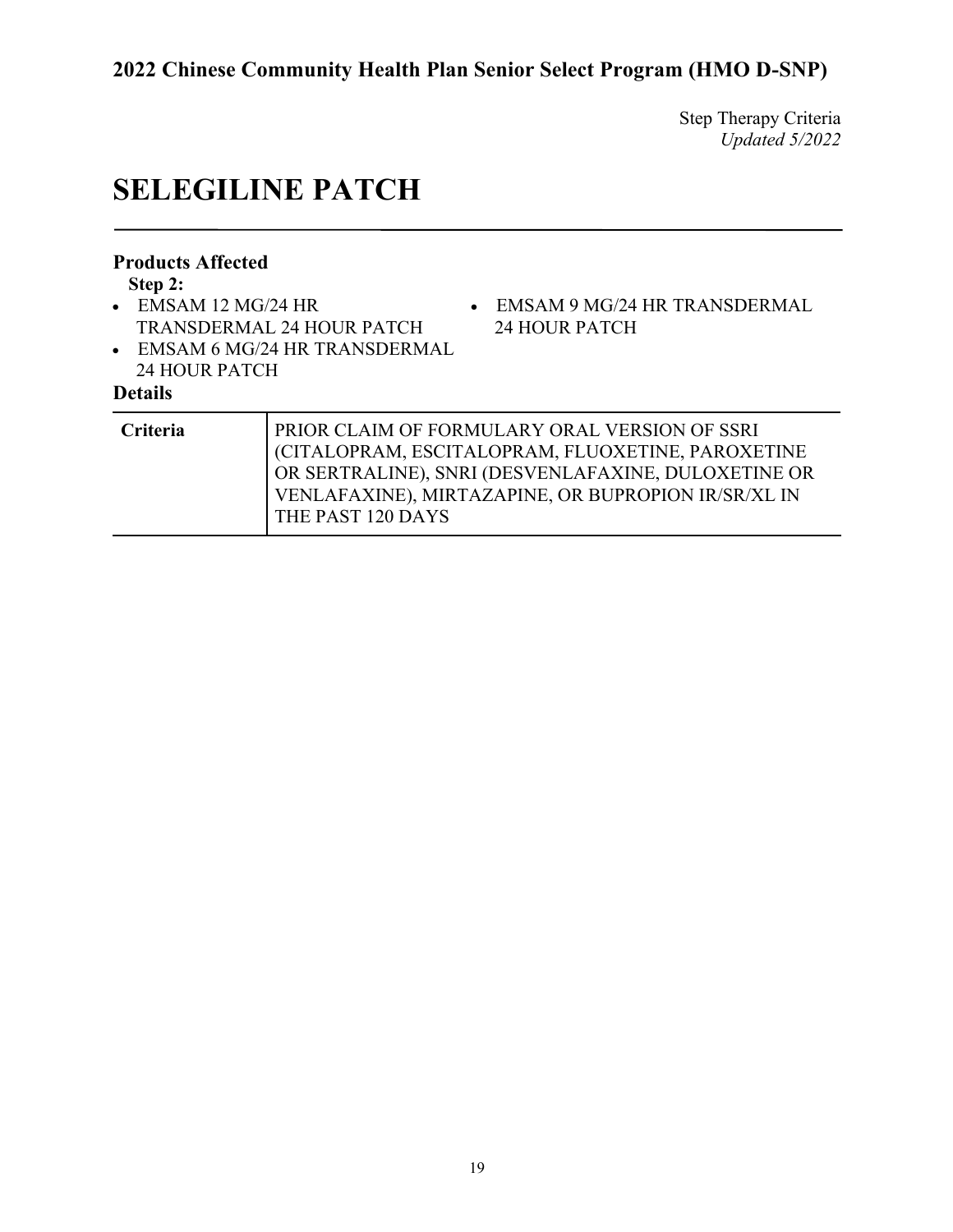Step Therapy Criteria *Updated 5/2022*

# **SPIRONOLACTONE ORAL SUSPENSION**

#### **Products Affected**

**Step 2:**

• CAROSPIR 25 MG/5 ML ORAL SUSPENSION

| <b>Criteria</b> | PRIOR CLAIM FOR GENERIC SPIRONOLACTONE WITHIN THE |
|-----------------|---------------------------------------------------|
|                 | <b>PAST 120 DAYS.</b>                             |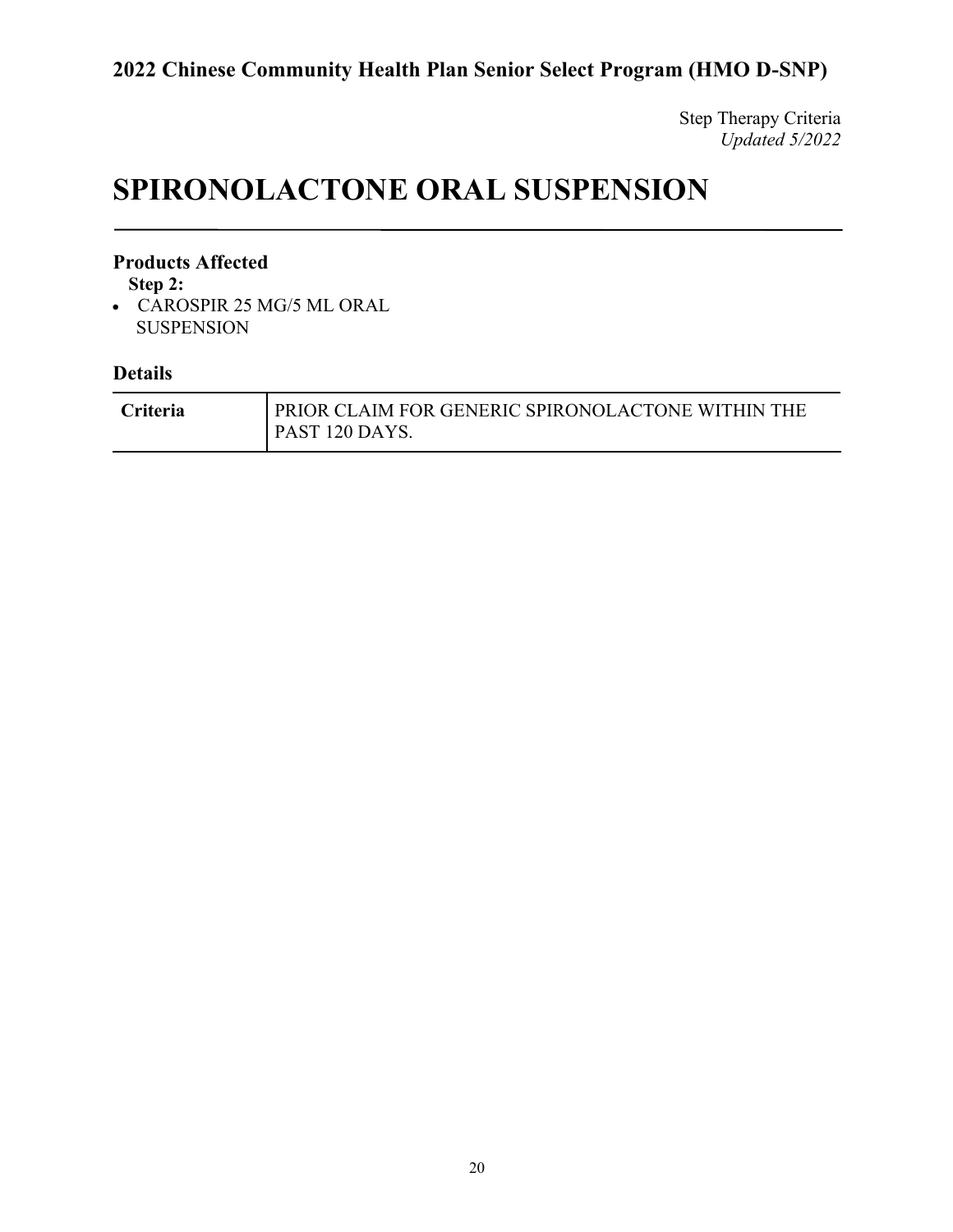Step Therapy Criteria *Updated 5/2022*

# **SPRITAM**

| <b>Products Affected</b><br>Step 2:<br>• SPRITAM 1,000 MG TABLET FOR<br><b>ORAL SUSPENSION</b><br><b>SUSPENSION</b><br><b>Details</b> | • SPRITAM 250 MG TABLET FOR ORAL $\bullet$ | $\bullet$ | SPRITAM 500 MG TABLET FOR ORAL<br><b>SUSPENSION</b><br>SPRITAM 750 MG TABLET FOR ORAL<br><b>SUSPENSION</b> |
|---------------------------------------------------------------------------------------------------------------------------------------|--------------------------------------------|-----------|------------------------------------------------------------------------------------------------------------|
| Criteria                                                                                                                              | THE PAST 120 DAYS                          |           | PRIOR CLAIM FOR GENERIC LEVETIRACETAM SOLUTION IN                                                          |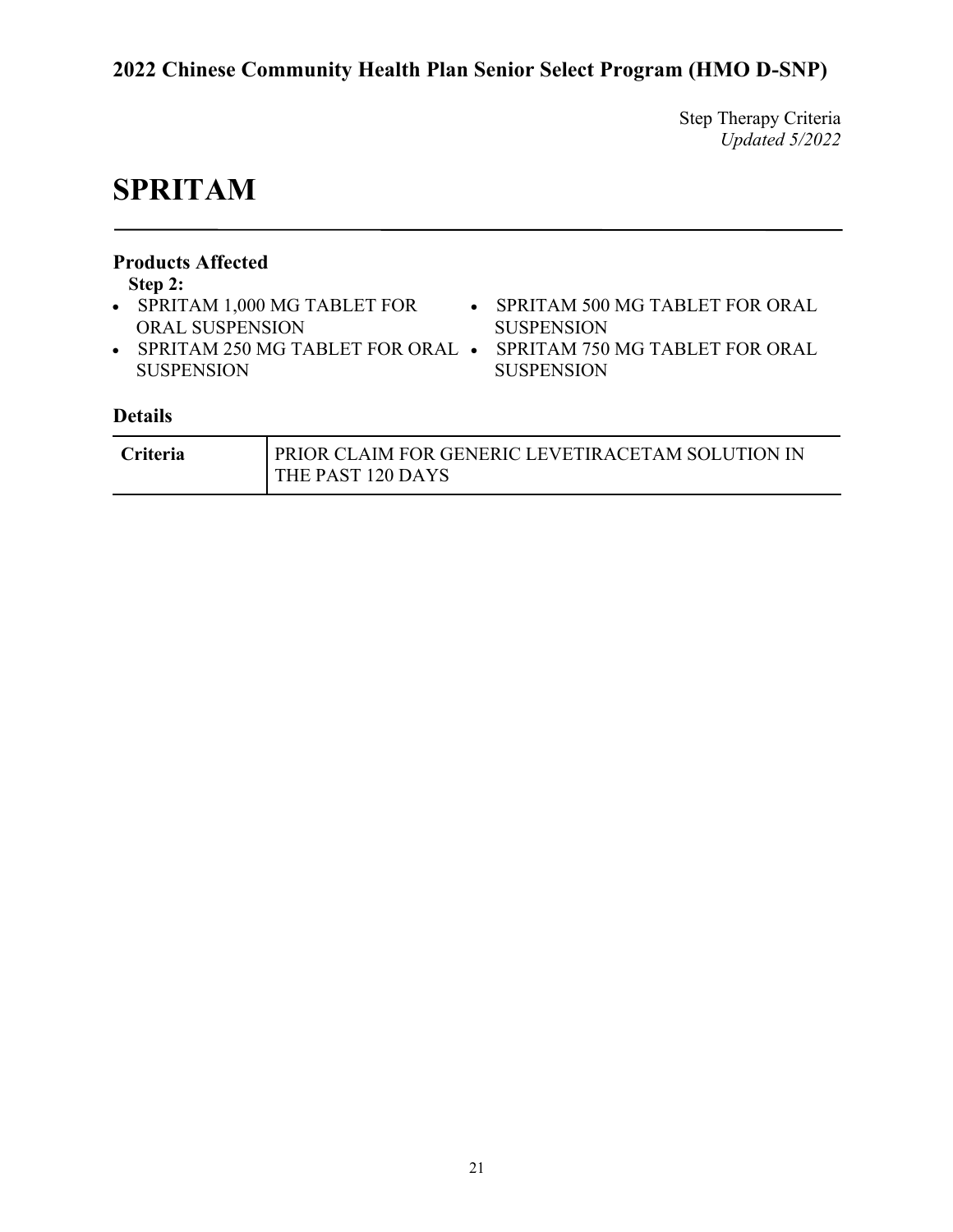Step Therapy Criteria *Updated 5/2022*

# **TACROLIMUS PACKETS**

#### **Products Affected**

**Step 2:**

- IN PACKET
- PROGRAF 0.2 MG ORAL GRANULES PROGRAF 1 MG ORAL GRANULES IN PACKET

| <b>Criteria</b> | <b>PRIOR CLAIM FOR FORMULARY VERSION OF TACROLIMUS IR</b> |
|-----------------|-----------------------------------------------------------|
|                 | <b>CAPSULES WITHIN THE PAST 120 DAYS</b>                  |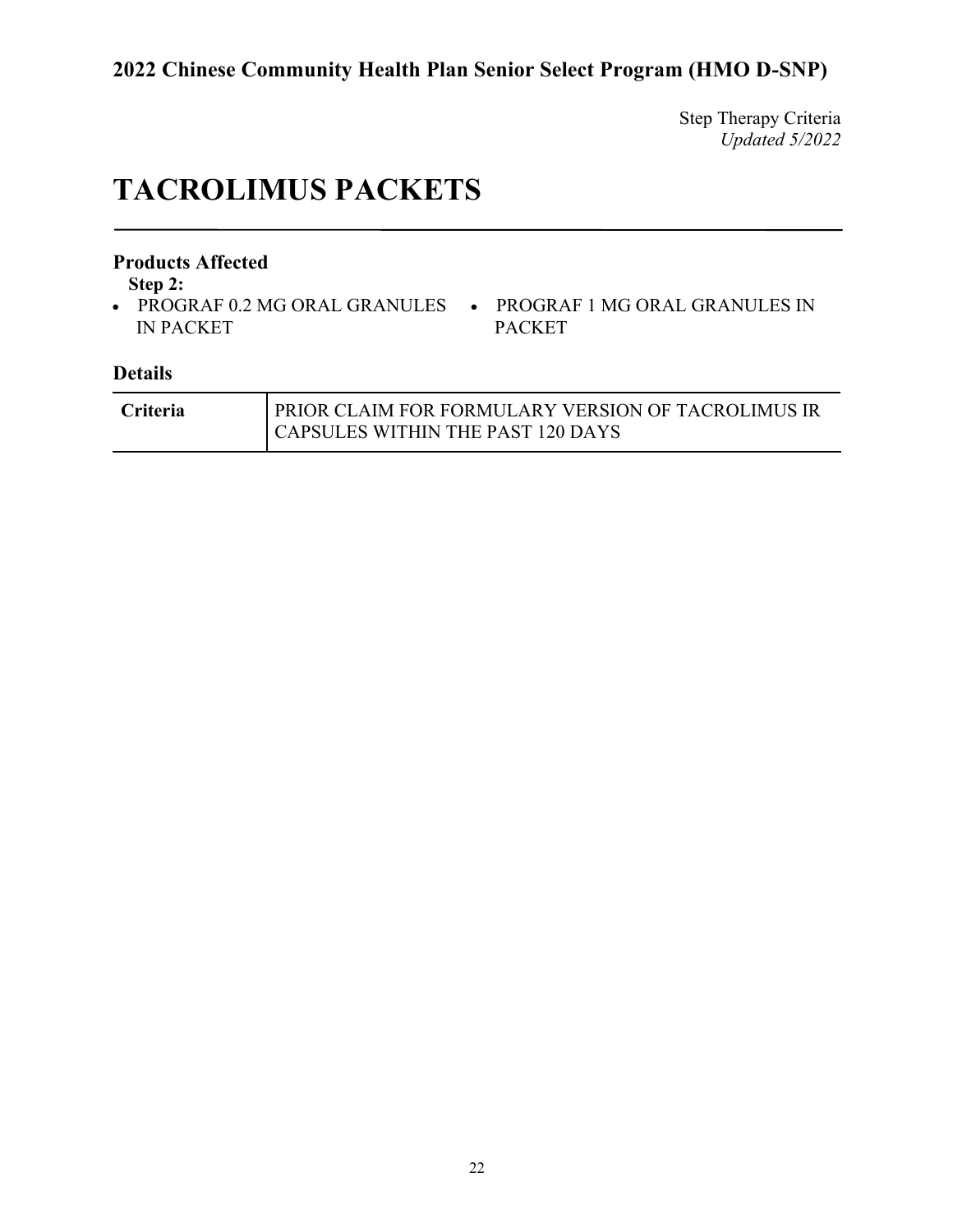Step Therapy Criteria *Updated 5/2022*

### **INDEX**

### **A**

| ALREX 0.2 % EYE DROPS, SUSPENSION           |
|---------------------------------------------|
| aripiprazole 10 mg disintegrating tablet 6  |
| aripiprazole 15 mg disintegrating tablet6   |
| B                                           |
| bepotastine besilate 1.5 % eye drops16      |
| C                                           |
| CAROSPIR 25 MG/5 ML ORAL                    |
|                                             |
|                                             |
| clozapine 100 mg disintegrating tablet6     |
| clozapine 12.5 mg disintegrating tablet6    |
| clozapine 150 mg disintegrating tablet6     |
| clozapine 200 mg disintegrating tablet6     |
| clozapine 25 mg disintegrating tablet6      |
| CYCLOPHOSPHAMIDE 25 MG                      |
|                                             |
| cyclophosphamide 25 mg tablet 9             |
| CYCLOPHOSPHAMIDE 50 MG                      |
|                                             |
| cyclophosphamide 50 mg tablet 9             |
| D                                           |
| DIPENTUM 250 MG CAPSULE 5                   |
| <b>DRIZALMA SPRINKLE 20 MG</b>              |
| CAPSULE, DELAYED RELEASE  10                |
| <b>DRIZALMA SPRINKLE 30 MG</b>              |
| CAPSULE, DELAYED RELEASE  10                |
| DRIZALMA SPRINKLE 40 MG                     |
| CAPSULE, DELAYED RELEASE 10                 |
| DRIZALMA SPRINKLE 60 MG                     |
| CAPSULE, DELAYED RELEASE  10                |
| E                                           |
| <b>EMSAM 12 MG/24 HR TRANSDERMAL</b>        |
| 24 HOUR PATCH19                             |
| <b>EMSAM 6 MG/24 HR TRANSDERMAL</b>         |
| 24 HOUR PATCH19                             |
| EMSAM 9 MG/24 HR TRANSDERMAL                |
| 24 HOUR PATCH19                             |
| enalapril maleate 1 mg/ml oral solution  11 |
| <b>EZALLOR SPRINKLE 10 MG CAPSULE</b>       |
|                                             |

| <b>EZALLOR SPRINKLE 20 MG CAPSULE</b>                  |
|--------------------------------------------------------|
| <b>EZALLOR SPRINKLE 40 MG CAPSULE</b>                  |
|                                                        |
| <b>EZALLOR SPRINKLE 5 MG CAPSULE18</b><br>$\mathbf{F}$ |
|                                                        |
|                                                        |
|                                                        |
|                                                        |
| FANAPT 1MG(2)-2 MG(2)-4MG(2)-6                         |
| MG(2) TABLETS IN A DOSE PACK  6                        |
|                                                        |
|                                                        |
|                                                        |
|                                                        |
|                                                        |
|                                                        |
| FETZIMA 120 MG                                         |
| CAPSULE, EXTENDED RELEASE 3                            |
| FETZIMA 20 MG (2)-40 MG (26)                           |
| CAPSULE, EXTENDED RELEASE, 24                          |
|                                                        |
| FETZIMA 20 MG CAPSULE, EXTENDED                        |
|                                                        |
| FETZIMA 40 MG CAPSULE, EXTENDED                        |
|                                                        |
| FETZIMA 80 MG CAPSULE, EXTENDED                        |
|                                                        |
| $\bf K$                                                |
| KATERZIA 1 MG/ML ORAL                                  |
|                                                        |
| M                                                      |
| memantine 14 mg capsule sprinkle, extended             |
|                                                        |
| memantine 21 mg capsule sprinkle, extended             |
|                                                        |
| memantine 28 mg capsule sprinkle, extended             |
|                                                        |
| memantine 7 mg capsule sprinkle, extended              |
|                                                        |
| methotrexate sodium 2.5 mg tablet 9                    |
|                                                        |